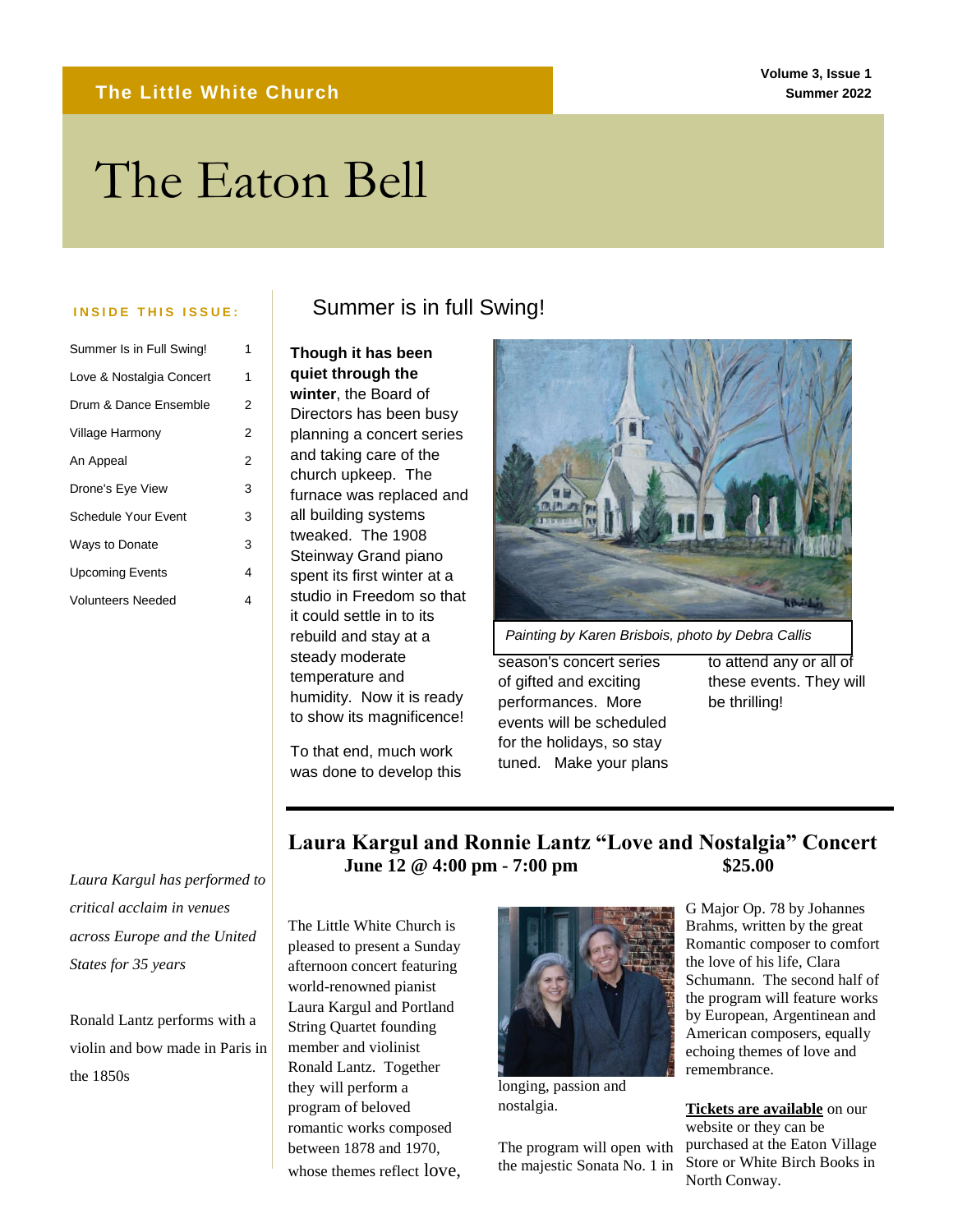#### **Akwaaba African Drum and Dance Ensemble Led by Theo Martey**

*"Akwaaba was high energy, colorful, inspiring, and dynamic!" Dan Perkins, Music Director: Manchester Choral Society, NH Master Chorale, Plymouth St. Univ Choirs* 

#### *Board of Directors Officers:*

*President* - Eleanor Border Vice President - Dana Cunningham Treasurer - Joyce Blue Secretary - George Diller

#### *Directors* -

Holly Fortin Debra Callis Dick Brisbois Candace Maher Patricia McMurry Sandra Thoms



**The Akwaaba Ensemble** brings West African drumming and dance to vivid life, holding sway with the rich and subtle rhythmic patterns and styles specific to different tribal groups of West Africa. The ensemble is led by master percussionist and teacher, Theophilus Nii Martey, who began studying traditional African music during his childhood in Ghana. The Akwaaba Ensemble's energetic and engaging performances are a reflection of their name, which means '**Welcome**' in the Akan language of Ghana. Experience this authentic, traditional music and dance for yourself right here in Eaton!

# **Village Harmon**

**Village Harmony July 12 @ 7:00 pm - 9:00 pm**

Join us in welcoming back Village Harmony to the Little White Church. The group of teenagers and their international leaders will delight with music we know and music we don't know from all over the world.

**Admission is by donation at the door.**

### **An Appeal to Our Friends for Help to Maintain Our Historical Church**

It was over two years ago that the Little White Church began a fundraising effort to rebuild the church steeple. We were amazed and humbled by all who contributed, creating a beautiful success. With your help, the steeple is shining brilliantly again and other things became possible too. Land for a potential parking lot was placed under contract, the stage was refinished, the lower entrance was upgraded, the furnace was replaced, trees obstructing the view of the church were removed, and the diamond window

above the front door was repaired, among many other things. Additionally, recent changes in Internal Revenue Service rules regarding churches, and in light of the successful capital campaign, it became necessary that the church pursue its own non-profit designation (501c3) which required legal and accounting assistance to accomplish. The application has been filed and we're now waiting for the IRS response. In the meantime, we have partnered with the Eaton Village Preservation

Society so that donations remain tax deductible while we await our designation.

It is time to appeal to your generosity and love of this community icon for funds to address upcoming costs. The completed purchase of the land for parking is funded, but not the construction of the lot. There are also needed building repairs. Our goal is to raise \$50,000 to address these concerns. **Please donate to the Little White Church to help us preserve this historical treasure**.

See the next page for how to donate.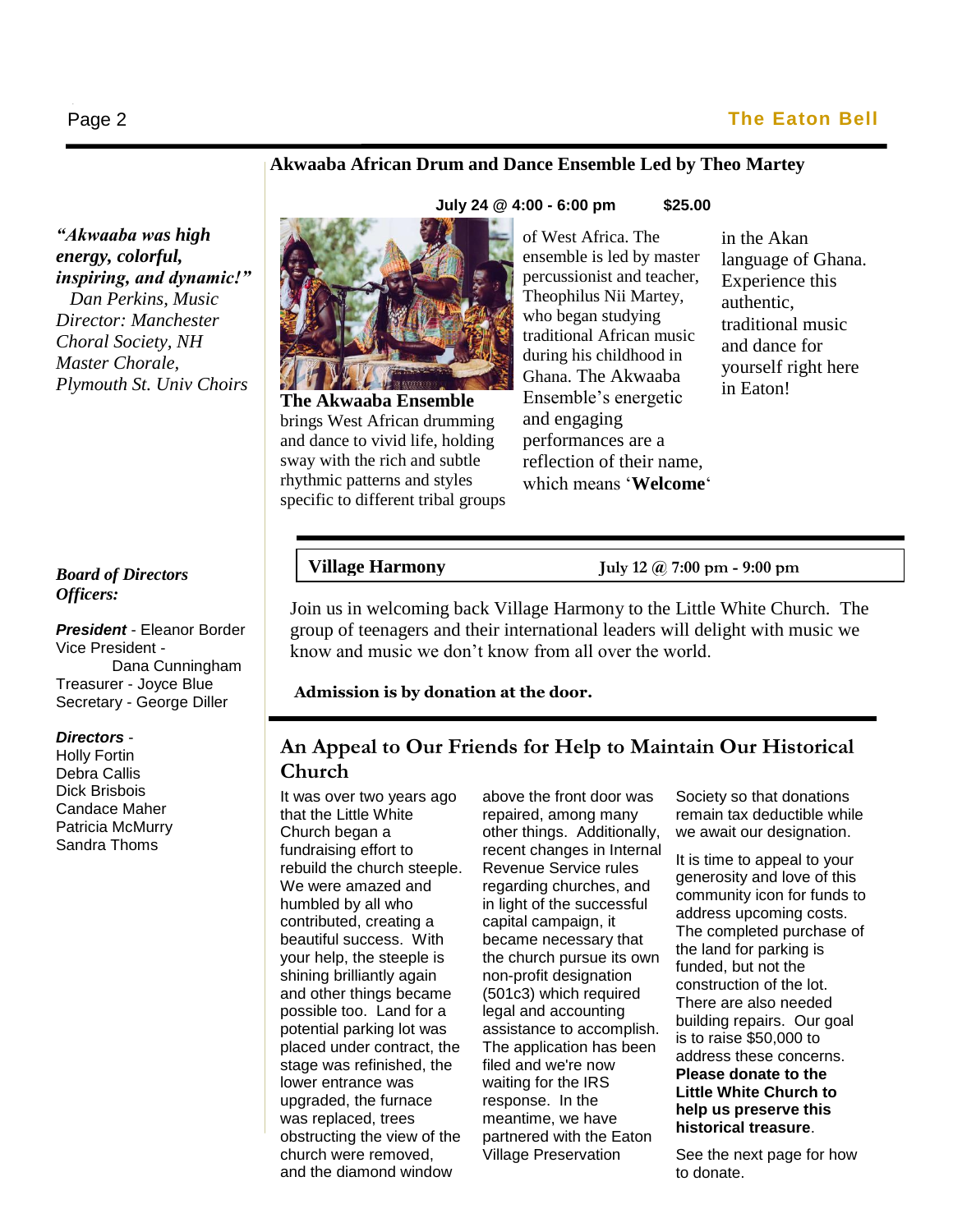#### **The Eaton Bell** Page 3

Ι



## Schedule Your Event

Are you planning a special event such as a wedding or vow renewal or other family occasion for which you need space? The Little White Church is a lovely venue that offers a comfortable and beautiful setting for such things. It is also the perfect setting for Memorials and Celebrations of Life to honor loved ones who have departed.

In addition to the striking sanctuary, the downstairs has a kitchen, a sitting room, bathrooms/dressing rooms, and ample tables and chairs for events that feature food. Go to our website for pricing info (www.littlewhitechurch.com). Then just give us a call to arrange a tour to determine if the setting will work for your occasion.

# Ways to Donate

As we embark upon a new capital campaign, it is our fervent hope that you will help us by giving to the Little White Church.

The easiest way to donate is by check sent to PO Box 31, Eaton NH 03832. Because we are operating under the umbrella of the Eaton Village Preservation Society, checks should be

made out to EVPS/Little White Church (or made out to EVPS with LWC in the memo section.) This will ensure that your donation is tax deductible.

We also have the ability to accept stock transfers, for those who might have the interest. Just contact Treasurer, Joyce Blue (603 447 8472), for information on how that is done.

At the present time we do not have the ability to accept credit cards.

#### **Drone's Eye View**

 *Aerial view of the Little White Church*

 *Photographer, Josh McPhail of Tilton NH*

> *A stunning photo of the Little White Church taken by our own Debra Callis and made into beautiful blank note cards is available for purchase from the Eaton Village Store. Packets are \$15.00, and proceeds benefit the LWC.*

Our "Kayaks and Casseroles" event, postponed from an earlier date, is to be held in the Fall. Stay tuned to our website for the details on how to participate.